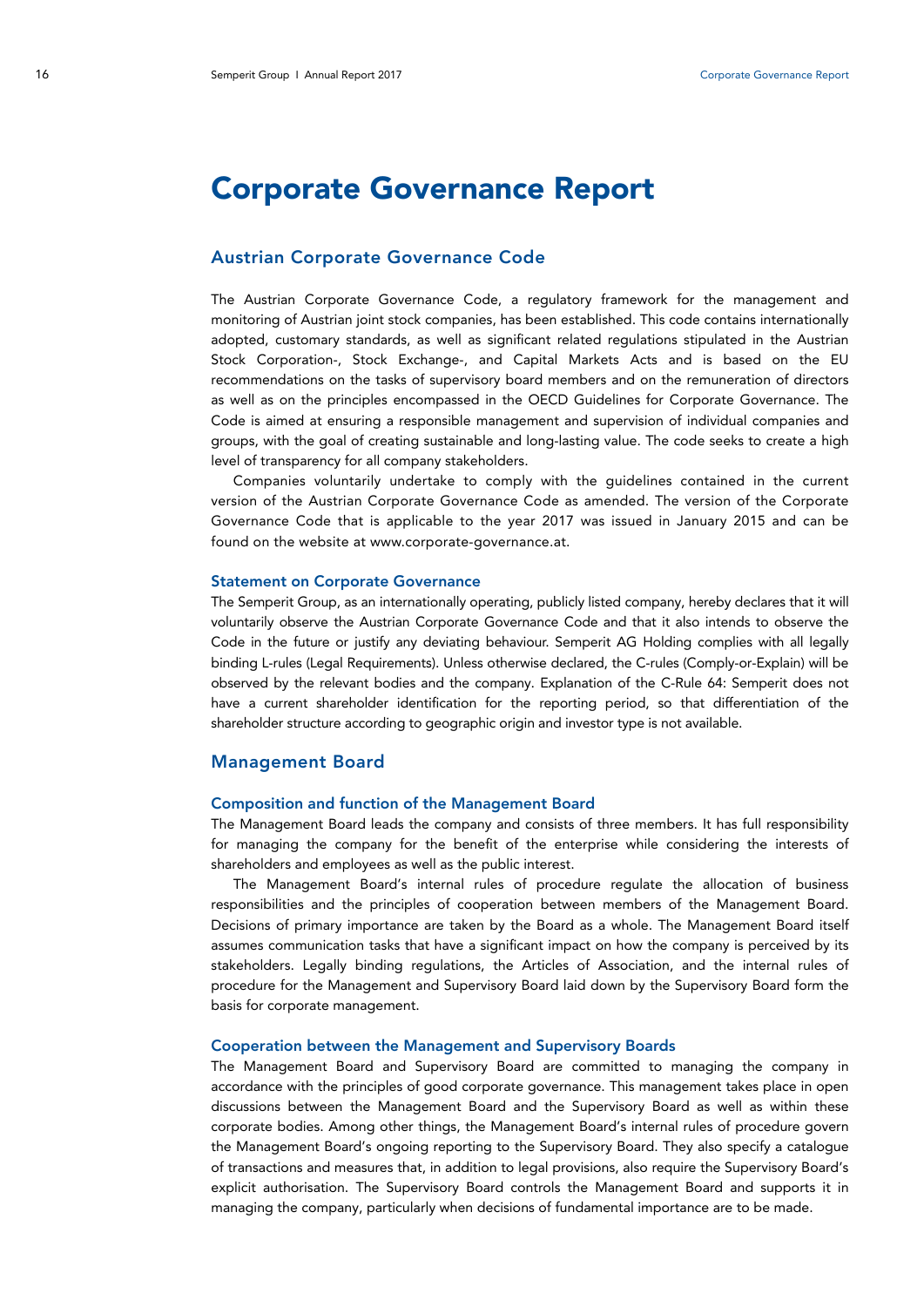The strategic direction of the company is determined in close cooperation between the Management Board and the Supervisory Board and is discussed in Supervisory Board meetings held at regular intervals.

#### Organisational structure Semperit Group

| <b>Martin Füllenbach</b><br><b>Chief Executive Officer</b> |                                |                                                   | <b>Frank Gumbinger</b><br><b>Chief Financial Officer</b> | <b>Michele Melchiorre</b><br><b>Chief Operating Officer</b> |                                                  |  |
|------------------------------------------------------------|--------------------------------|---------------------------------------------------|----------------------------------------------------------|-------------------------------------------------------------|--------------------------------------------------|--|
| <b>Business Sectors</b><br>Industrial +<br>Medical         | <b>Business</b><br>Development | <b>Finance Sectors</b><br>Industrial +<br>Medical | Accounting                                               | <b>Operations Sectors</b><br>Industrial +<br>Medical        | Research &<br>Development                        |  |
| Communications &<br>Sustainability                         | Human<br>Resources             | Controlling                                       | Tax                                                      | Engineering &<br>Maintenance                                | Quality<br>Management                            |  |
| Compliance                                                 |                                | Treasury                                          | Investor<br>Relations                                    | Operational<br>Excellence                                   | Procurement &<br>Logistics                       |  |
|                                                            |                                | Internal<br>Audit                                 | <b>Risk</b><br>Management &<br>Assurance                 | Mixing                                                      | <b>SHE</b><br>(Safety / Health /<br>Environment) |  |
|                                                            |                                | Legal                                             | IT                                                       |                                                             |                                                  |  |
|                                                            |                                |                                                   |                                                          |                                                             |                                                  |  |

### Corporate bodies of Semperit AG Holding: Management Board

### Martin Füllenbach

Chairman of the Management Board since 1 June 2017, period of office ends on 31. December 2020. Martin Füllenbach studied economics and business organisation in Munich, and subsequently gained his doctorate in financial sciences at the University of Nuremberg. After more than ten years as an officer of the German Armed Forces with numerous international deployments, he took over tasks in the planning staff of the CEO and in programme planning of the military aircraft production at the aerospace company EADS at the beginning of his industrial career. From 2004 to 2007, Martin Füllenbach was Head of Corporate Development as well as from 2007 to 2012 Director of Voith Turbo, which is headquartered in Heidenheim, Germany: He was a member of the divisional management "drive technology" as well as CEO of the business unit "marine". Most recently, Martin Füllenbach was CEO of Oerlikon Leybold Vakuum in Cologne since 2012 and, in addition, an appointed member of the Group Management Board of OC Oerlikon AG in Pfäffikon, Switzerland, since 2014. He holds no Supervisory Board mandates in other companies that are not included in the consolidated financial statements pursuant to C-rule 16 of the Austrian Corporate Governance Code. However, he exercises an Advisory Board mandate of the Gebr. Becker GmbH, Germany.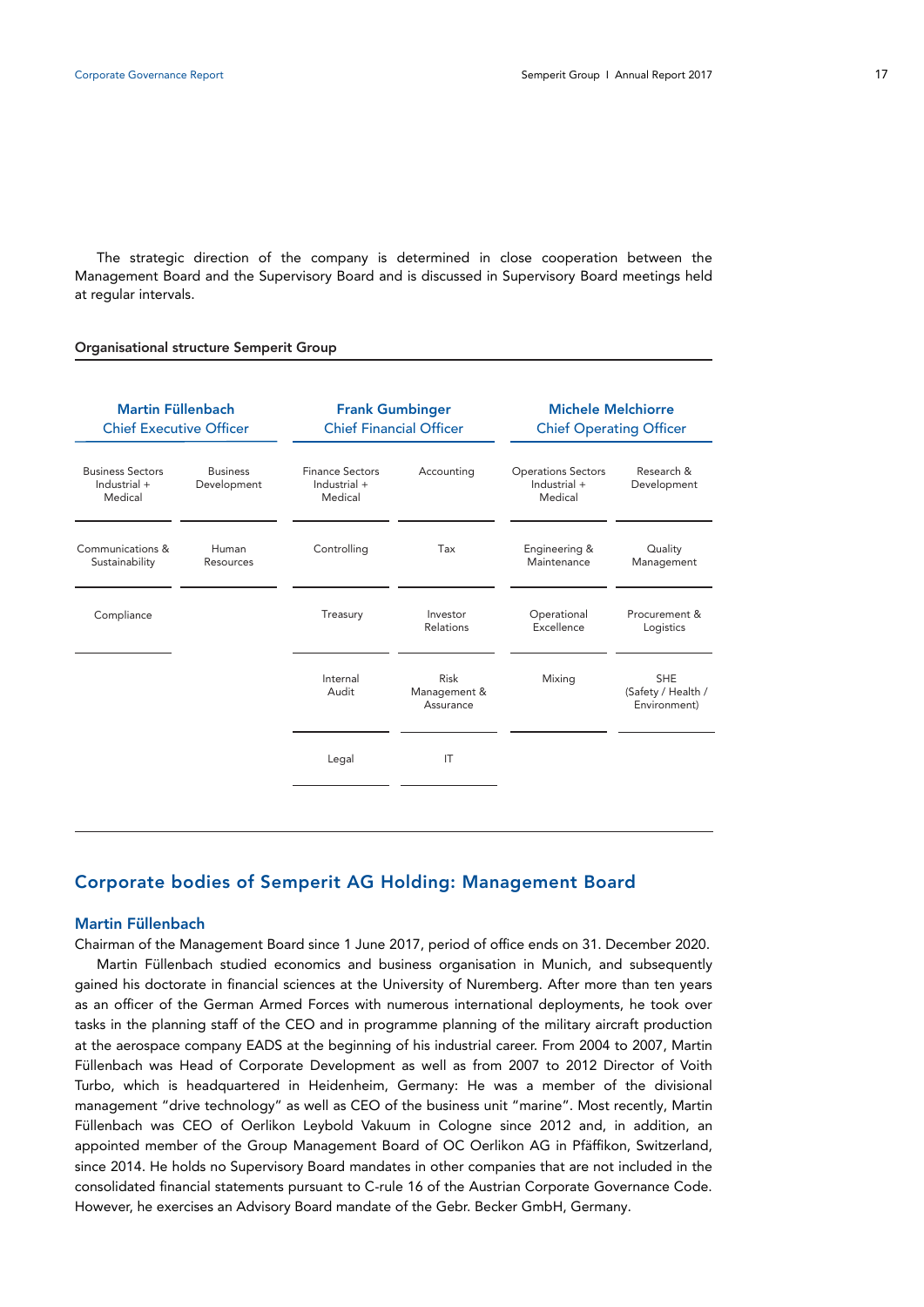#### Frank Gumbinger

Member of the Management Board since 1 December 2016, Chief Financial Officer (CFO), period of office ends on 31 December 2019.

After completing his university degree in Business Administration at Goethe University in Frankfurt, Frank Gumbinger, born in 1968, worked as an auditor and consultant with PricewaterhouseCoopers from 1996 to 1998 prior to switching to Delton AG in Bad Homburg in 1999. He held various leading positions within the associated group companies until 2008. From 2001 to 2005 he was Head of the Corporate Development and Strategy Department as well as Head of Controlling with ERGO-PHARM Beteiligungsgesellschaft mbH/Heel GmbH. Then Gumbinger transferred within the group to become CFO of CEAG AG. Most recently, he was CFO of the Progroup AG in Landau. He holds no Supervisory Board mandates in other companies that are not included in the consolidated financial statements pursuant to C-rule 16 of the Austrian Corporate Governance Code.

#### Michele Melchiorre

Member of the Management Board since 1 June 2016; Chief Operating Officer (COO); period of office ends on 31 May 2019.

Michele Melchiorre, born in 1964, studied mechanical engineering at the prestigious Technical University Aachen and business administration at the University of Hagen. He began his professional career at Daimler Benz AG in 1988. In the following years, he assumed a number of management functions in the international automotive and aviation industry – initially at the DASA / EADS Group in Augsburg and then at DaimlerChrysler AG in Stuttgart. In 2007 he became Vice President Manufacturing Engineering at Fiat Chrysler Automobiles in Turin. He was most recently employed as Group Vice President Global Supply Chain at Bombardier Transportation in Berlin. He holds no Supervisory Board mandates in other companies that are not included in the consolidated financial statements pursuant to C-rule 16 of the Austrian Corporate Governance Code.

#### Thomas Fahnemann

Thomas Fahnemann was Chairman of the Management Board since 14 April 2011, previously Deputy Chairman of the Management Board since joining the company on 1 December 2010. His period of office ended on 15 March 2017.

#### Richard Ehrenfeldner

Richard Ehrenfeldner was member of the Management Board since 1. October 2001. His period of office ended on 15. April 2017.

#### Remuneration of the Management Board

The remuneration of the Management Board consists of a fixed salary component, a short-term variable and a long-term variable component, as well as remuneration in kind. In 2017, remuneration of the Management Board is based on qualitative criteria.

A long-term variable bonus component (LTI/long-term incentive) that is linked to the achievement of sustainable, long-term and multi-year performance criteria/targets has been agreed for all Management Board members. The Remuneration Committee of the Supervisory Board annually determines the achievement of objectives. The amount of the annual LTI remuneration is determined every year according to the extent of objectives achieved and is credited to the LTI account ("remuneration"). Disbursement of 100% of the LTI account balance is made when the contractual relationship is extended by another board period after expiry of the contract or when the member of the Management Board does not want a contract renewal due to legal old-age retirement or when he or she starts an occupational invalidity pension or when he or she passes away. If the Management Board contract is not extended or if the Management Board refuses a proposal by the company to extend the Management Board contract for the time after the contract expires on equivalent terms and conditions, the Management Board member is eligible to conceive 50% of the LTI amount.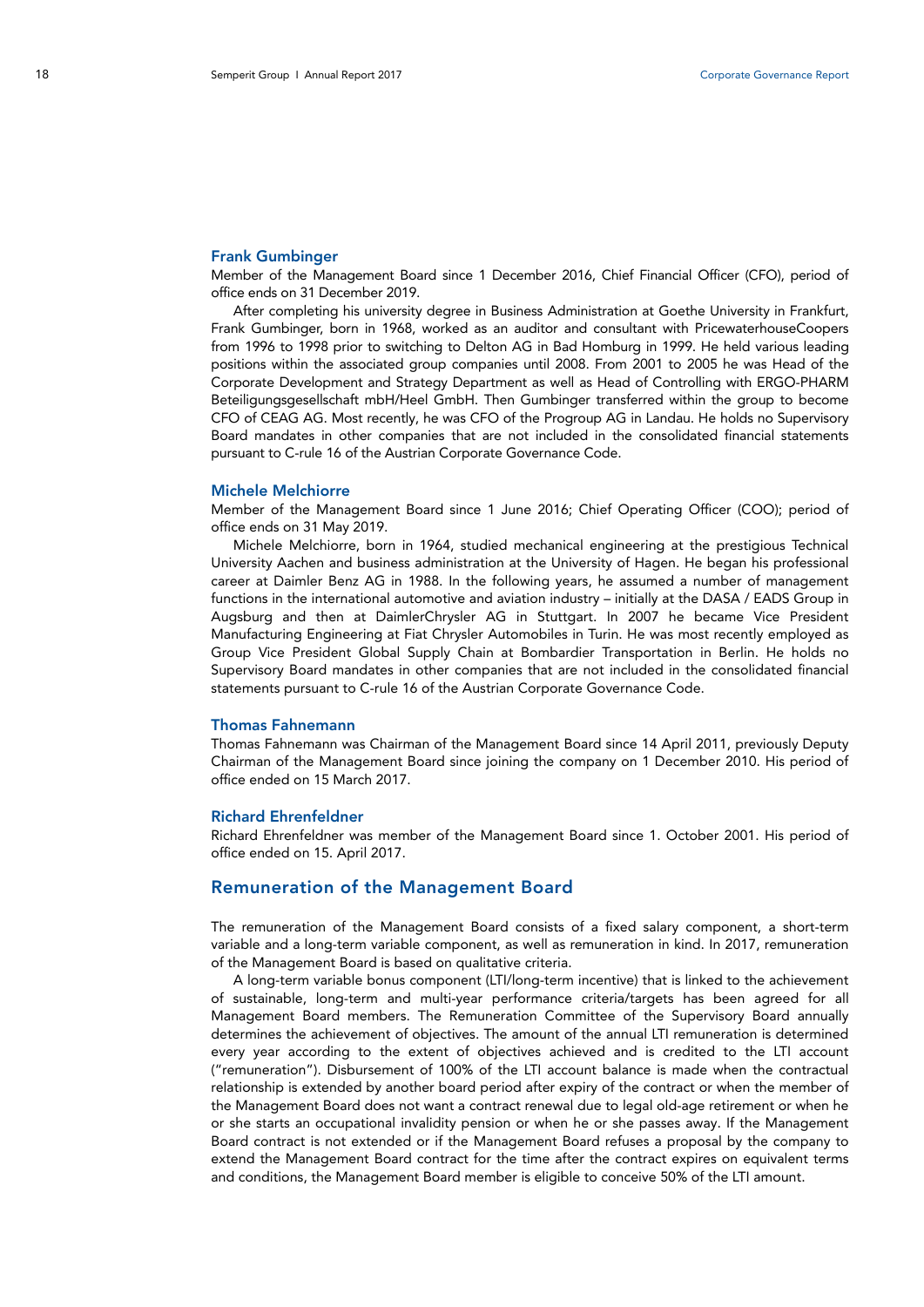For Martin Füllenbach, the LTI amount will be paid on the condition that the eligibility criteria regulated by the employment contract are met after the Supervisory Board has treated and/or approved the consolidated financial statements of 2020, at the latest on 30 April 2021.

For Frank Gumbinger, the LTI amount will be paid on the condition that the eligibility criteria regulated by the employment contract are met after the Supervisory Board has treated and/or approved the consolidated financial statements of 2019, at the latest on 30 April 2020.

For Michele Melchiorre, the LTI amount will be paid on the condition that the eligibility criteria regulated by the employment contract are met after the Supervisory Board has treated and/or approved the consolidated financial statements of 2019, at the latest on 30 April 2020.

For Thomas Fahnemann and Richard Ehrenfeldner, a special arrangement independent from the above-mentioned criteria has been made within the scope of the contract termination.

The upper limits for variable, performance-based remuneration components (short- and long-term components) for Martin Füllenbach are at 197% of the annual fixed remuneration. The relevant upper limit for Frank Gumbinger is at 107% and for Michele Melchiorre at 107% and is calculated from the short-term variable share plus the proportionate long-term bonus share in relation to the current fixed annual remuneration.

In consideration of the active Management Board members at the end of 2017, the remuneration paid to the Management Board members in 2017 totalled EUR 1,237 thousand (2016: EUR 419 thousand) of which EUR 1,084 thousand or 88% (2016: EUR 279 thousand or 67%) consisted of fixed remuneration and EUR 153 thousand or 12% (2016: EUR 140 thousand or 33%) of variable salary components.

In an overall assessment, the remuneration paid to all members of the Management Board in 2017 amounted to EUR 4,606 thousand (2016: EUR 2,676 thousand, taking into account the repayments for variable remunerations for previous years), of which EUR 1,562 thousand or 34% (2016: EUR 2,117 thousand or 79%) consisted of fixed remuneration and EUR 3,045 thousand or 66% (2016: EUR 559 thousand or 21%) of variable salary components.

The specified amounts in both approaches are not comparable with the previous year due to several changes in the team of the Management Board during the year.

|                                                                                     |                                                                                        |                                             |                                            | 2017  |                                                                                               |                                             |                                            |                                                                    | 2016  |
|-------------------------------------------------------------------------------------|----------------------------------------------------------------------------------------|---------------------------------------------|--------------------------------------------|-------|-----------------------------------------------------------------------------------------------|---------------------------------------------|--------------------------------------------|--------------------------------------------------------------------|-------|
| in EUR thousand                                                                     | Fixed<br>remunera-<br>tion (incl.<br>Payments<br>in kind and<br>daily allow-<br>ances) | Variable<br>short-term<br>remunera-<br>tion | Variable<br>long-term<br>remunera-<br>tion | Total | Fixed<br>remunera-<br>tion (incl.<br><b>Payments</b><br>in kind and<br>daily allow-<br>ances) | Variable<br>short-term<br>remunera-<br>tion | Variable<br>long-term<br>remunera-<br>tion | <b>Repayments</b><br>for variable<br>long-term<br>remuneratio<br>n | Total |
| Martin Füllenbach                                                                   | 301                                                                                    | 80                                          | $\overline{0}$                             | 381   |                                                                                               | $\overline{\phantom{0}}$                    |                                            | -                                                                  |       |
| Frank Gumbinger                                                                     | 390                                                                                    | $\Omega$                                    | $\overline{0}$                             | 390   | 35                                                                                            | 80                                          | $\equiv$                                   | $\overline{\phantom{0}}$                                           | 115   |
| Michele Melchiorre                                                                  | 394                                                                                    | 73                                          | $\overline{0}$                             | 466   | 245                                                                                           | 60                                          | -                                          | -                                                                  | 305   |
| <b>Subtotal active</b><br><b>Management Board</b><br>Members (as of end<br>of 2017) | 1,084                                                                                  | 153                                         | $\mathbf 0$                                | 1,237 | 279                                                                                           | 140                                         | 0                                          | 0                                                                  | 419   |
| Thomas Fahnemann                                                                    | 142                                                                                    | 1,720                                       | $\mathbf{0}$                               | 1,862 | 562                                                                                           | 340                                         | 115                                        | $-267$                                                             | 750   |
| Johannes<br>Schmidt-Schultes                                                        | 35                                                                                     | 521                                         |                                            | 556   | 395                                                                                           | 171                                         | 45                                         | $-158$                                                             | 453   |
| Richard<br>Ehrenfeldner <sup>1)</sup>                                               | 126                                                                                    | 424                                         | 0                                          | 550   | 432                                                                                           | 159                                         | 49                                         | $-139$                                                             | 501   |
| Declan Daly                                                                         | 175                                                                                    | 226                                         | -                                          | 401   | 450                                                                                           | 170                                         | 24                                         | $-90$                                                              | 553   |
| <b>Total</b>                                                                        | 1,562                                                                                  | 3,045                                       | $\mathbf 0$                                | 4,606 | 2,117                                                                                         | 980                                         | 233                                        | -654                                                               | 2,676 |

#### Remuneration paid to the Management Board

1) Richard Ehrenfeldner was entitled to additional severance payments amounting to EUR 555.4 thousand in 2017.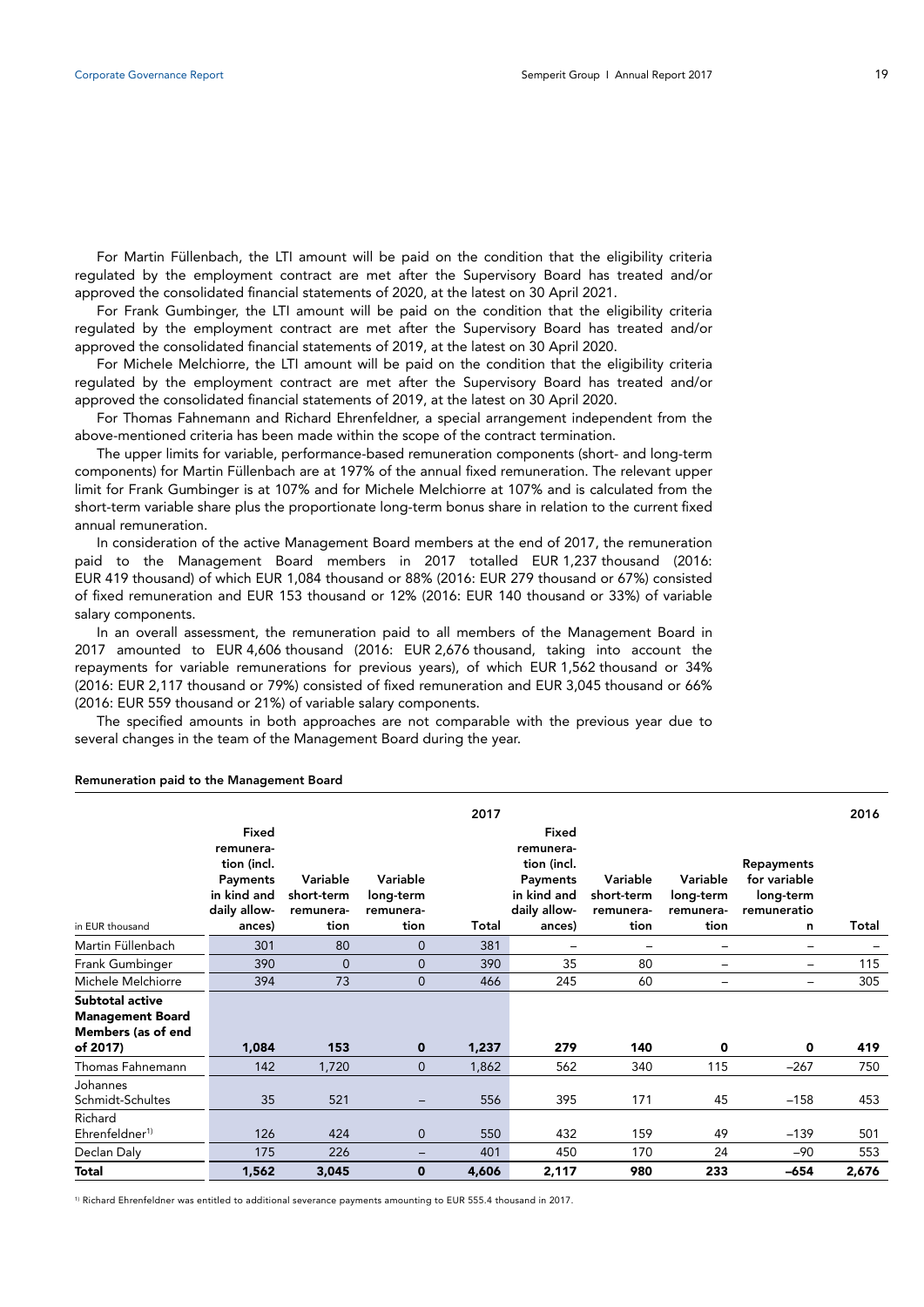In 2016, the Supervisory Board (Remuneration Committee) has claimed a partial reimbursement of paid variable remunerations of the financial years 2014 and 2015 amounting to EUR 654 thousand from the former Management Board members Thomas Fahnemann, Richard Ehrenfeldner, Johannes Schmidt-Schultes and Declan Daly, which was repaid by the Management Board members in 2016. A non-interestbearing employer loan of the same amount was awarded to the named Management Board members. The loans' terms roughly corresponded to the originally remaining period of office. The named Management Board members had the opportunity to achieve an additional variable remuneration of similar value by achieving special individual targets during the remaining period of office. Under the termination agreements, an assessment of these target achievements was made for all former Management Board members; the non-interest-bearing employer loans were repaid entirely in the course of 2017. The reason for the reclaim was the retroactive adjustment due to the change of the accounting method of Siam Sempermed Corp. Ltd. (now Sri Trang Gloves (Thailand) Co. Ltd.) in the consolidated financial statement of 2014, which had led to changed target achievements for the variable short- and long-term bonus targets in 2014 and 2015.

In the above table, the remunerations for the former Management Board members Johannes Schmidt-Schultes and Declan Daly – both of them resigned from their positions on 30 November 2016 – are shown for the full year 2016 for reasons of comparability.

In 2017, payments amounting to EUR 556.3 thousand were made to former Management Board member Johannes Schmidt-Schultes, of which EUR 30.6 thousand were current earnings and EUR 521.4 thousand were payments on the occasion of employment termination. Payments totalling EUR 401.3 thousand were made to former Management Board member Declan Daly in 2017, of which EUR 171.3 thousand were current earnings and EUR 226.0 thousand were payments due to the termination of employment.

The above table shows the remunerations for former Management Board members Thomas Fahnemann and Richard Ehrenfeldner in 2017 until the dates of resignation (15 March 2017 and 15 April 2017 respectively). In addition, payments amounting to EUR 1,720.2 thousand were made to former Management Board member Thomas Fahnemann in 2017 on the occasion of the termination of employment. Moreover, former Management Board member Richard Ehrenfeldner received payments of EUR 979.9 thousand (including EUR 555.4 thousand severance payment) due to the termination of employment.

#### Contributions to pensions

A defined-contribution pension agreement and/or an obligation to it has been established for the Management Board members Martin Füllenbach, Frank Gumbinger and Michele Melchiorre. Annually, the company pays 1/14 of the respective fixed remuneration into a pension fund (APK Pensionskasse AG) for Frank Gumbinger and Michele Melchiorre. The amount of the pension is based on the capital available in the pension fund. The pay-out is made in accordance with the pension fund agreement. Martin Füllenbach is obliged to pay a fixed annual amount of EUR 48 thousand for a defined contribution plan for pensions. The final contractual implementation was not in place by the end of 2017. An appropriate provision was recognised.

In addition, pension payments are made to previous Management Board members or their widows in accordance with the contractual commitments made by the company in the past.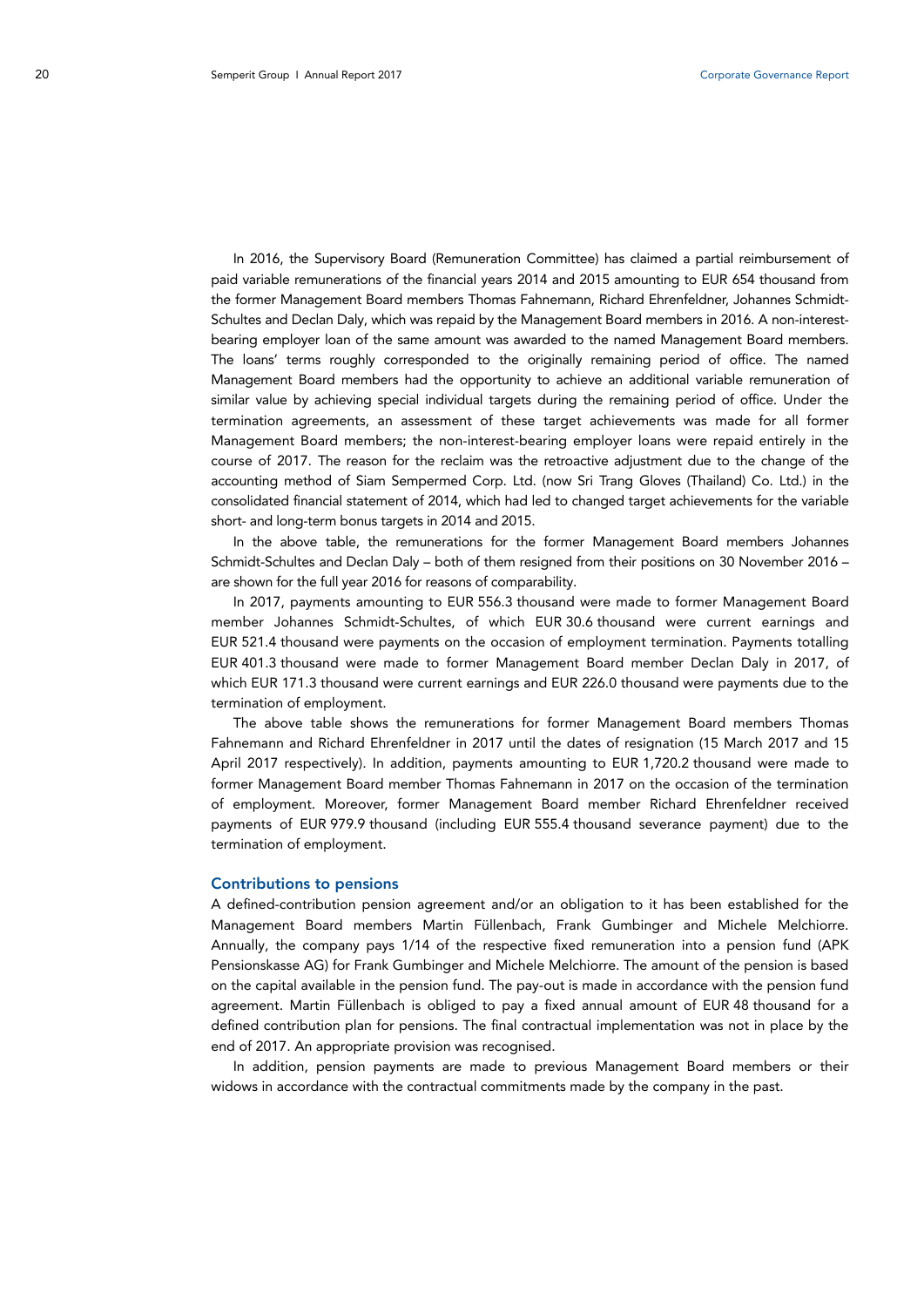#### Contributions to pensions

| in EUR thousand             | 2017     | 2016 |
|-----------------------------|----------|------|
| Martin Füllenbach           | 28       |      |
| Frank Gumbinger             | 27       | 2    |
| Michele Melchiorre          | 27       | 16   |
| Thomas Fahnemann            | 10       | 36   |
| Johannes Schmidt-Schultes   | າ        | 25   |
| <b>Richard Ehrenfeldner</b> | $\Omega$ | 58   |
| Declan Daly                 | 12       | 29   |
| <b>Total</b>                | 106      | 143  |

### Termination benefits – severance payments

The Management Board members Martin Füllenbach, Frank Gumbinger and Michele Melchiorre are subject to the Austrian Corporate Employee and Self-Employed Pension Act (Betriebliches Mitarbeiter- und Selbstständigenvorsorgegesetz – BMSVG). This Act stipulates that 1.53% of the individual's total remuneration (which includes all current remuneration, remuneration in kind and special payments) has to be paid to BONUS Vorsorgekasse AG.

Termination benefits amounting to EUR 555.4 thousand were paid to Richard Ehrenfeldner in 2017. The total amount of provisions for severance payments was EUR 0 thousand as of 31 December 2017 (31 December 2016: EUR 688.4 thousand), since all Management Board members are subject to the Austrian Corporate Employee and Self-Employed Pension Act (Betriebliches Mitarbeiter- und Selbstständigenvorsorgegesetz – BMSVG) and therefore provisions for severance payments are not necessary. Income of EUR 133.0 thousand (2016: remuneration expenses of EUR 35.9 thousand) resulted from the release of provisions and netting with the severance payments to Richard Ehrenfeldner.

Upon premature termination of the Management Board mandate, the framework conditions for premature termination of contracts, pursuant to C-rule 27a of the Austrian Corporate Governance Code, will be considered adequately.

#### Directors and Officers (D&O) Insurance

A Directors and Officers (D&O) insurance has been taken out for the members of the Management Board and senior executives. The company bears the related costs. In case of damage, deductibles were agreed for the Management Board members.

### Supervisory Board

The Supervisory Board consists of eight shareholder representatives and four employee representatives. Due to the resignation of Stephan B. Tanda as of 1 February 2017, the number of shareholder representatives is reduced to seven persons until the next Annual General Meeting on 23 May 2017. Since the Annual General Meeting the Supervisory Board has consisted of eight shareholder representatives again. The Supervisory Board has resolved to establish the following committees consisting of its own members to carry out specific functions: Audit Committee, Remuneration Committee, Nominating Committee, Strategy Committee, Committee for the Profit Improvement Programme, and Committee for Urgent Issues. The authority to make decisions and pass resolutions rests in the hands of the entire Supervisory Board.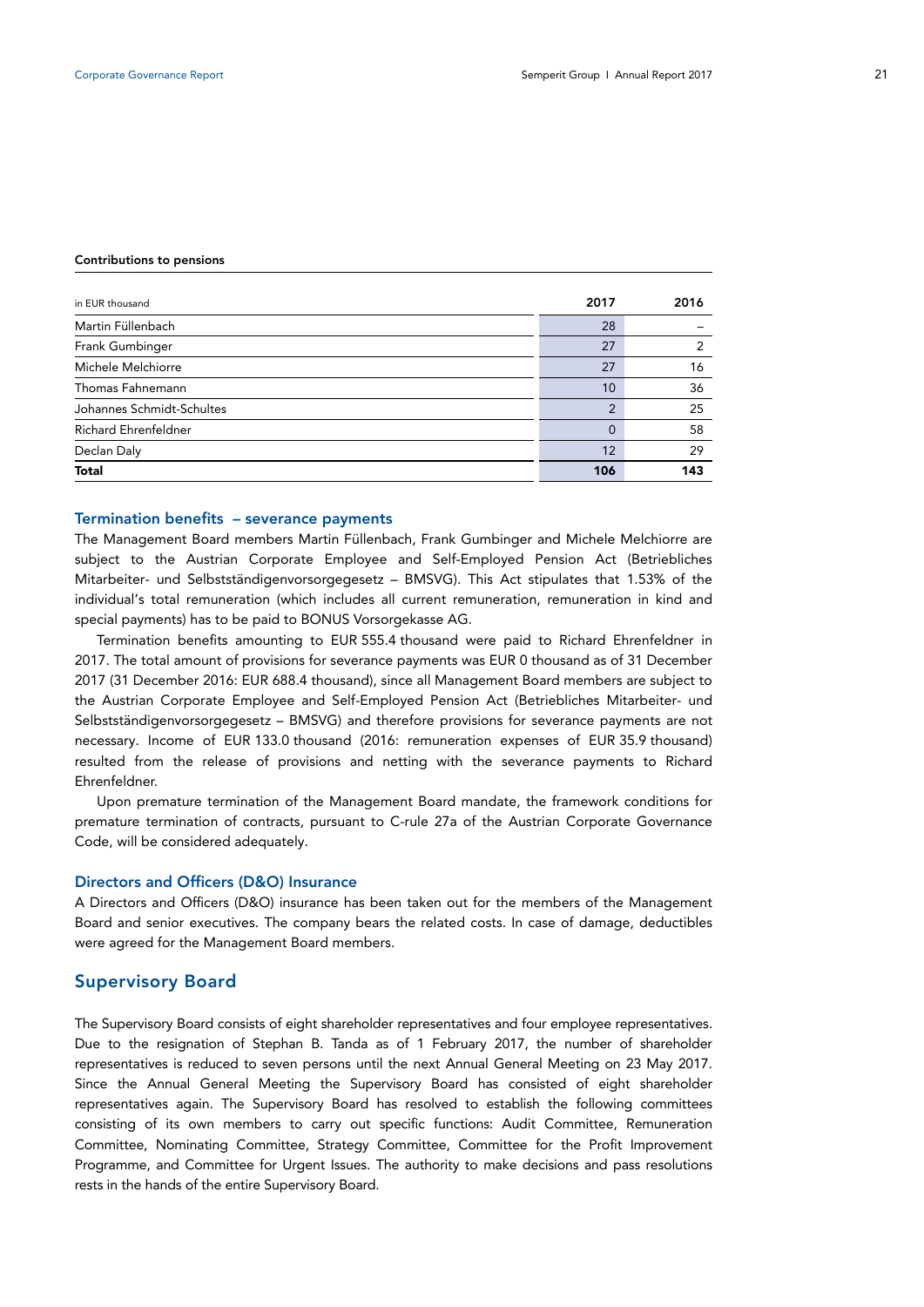#### Meetings of the Supervisory Board and its committees in 2017

The Supervisory Board convened for eight meetings. In 2017, no member of the Supervisory Board attended less than 50% of the meetings. Veit Sorger is Chairman of the Supervisory Board, first deputy is Patrick Prügger and his second deputy is Stefan Fida.

The Audit Committee, led by the financial expert Patrick Prügger, performs its duties in accordance with article 92 section 4a of the Austrian Stock Corporation Act and rule 40 of the Austrian Corporate Governance Code. The Audit Committee held four meetings in 2017 and specifically dealt with the preparation of the resolution for the 2016 annual and consolidated financial statements, risk management, the internal control system (ICS), internal auditing, the compliance organisation, corporate governance and the preparation for the audit of the annual and consolidated financial statements for 2017.

The Remuneration Committee, chaired by Veit Sorger, held thirteen meetings dealing particularly with the performance review talks for 2016 and the agreement of objectives of the members of the Management Board for 2017, the remuneration system for Management Board members, the termination agreements with Management Board members, the monitoring of the execution of the employment agreements of the Management Board as well as the bonus system for blue-collar and white-collar workers.

The Nominating Committee, under the chairmanship of Veit Sorger, held five meetings to deal with the definition of qualification profiles for Management Board members, the definition of appointment procedures for Management Board positions, the selection process for Management Board members and the preparation of the nomination of candidates for the Management Board as well as the Talent Development and Succession Planning Process, the assessment of candidates for the Executive Committee and the succession planning for the Management Board within the Group.

The Strategy Committee, under the chairmanship of Patrick Prügger, did not hold any meetings in 2017 due to corporate transformation that started in the third quarter of 2017. Instead a separate Supervisory Board meeting with a focus on strategy took place in the first quarter of 2018.

The Committee for the Profit Improvement Programme, under the chairmanship of Patrick Prügger, held seven meetings, at which it dealt primarily with the monitoring of the project for the sustainable increase of the operational results in the Sempermed segment as well as the improvement of operational results in the Sempertrans, Semperform and Semperflex segments.

Since the subjects treated in the Strategy Committee and the Committee for the Profit Improvement Programme are of central importance for the entire Supervisory Board, they will be discussed and decided in the entire Supervisory Board from now on. Therefore, these two committees were dissolved in February 2018.

The Committee for Urgent Issues, chaired by Veit Sorger, did not hold any meetings dealing with the management of time-sensitive investment projects.

The now dissolved Joint Ventures Committee held one meeting, at which it dealt with the termination of almost all joint venture activities with the partner Sri Trang Agro-Industry Public Co Ltd. in Thailand.

In 2017, the Supervisory Board discussed in plenary the self-evaluation conducted in early 2017 in the form of a questionnaire and in accordance with C-Rule 36 of the Austrian Corporate Governance Code. Measures were picked up and derived from it for the efficiency enhancement of the Supervisory Board activities. The results of the self-evaluation showed that the activities of the Supervisory Board have been assessed as good.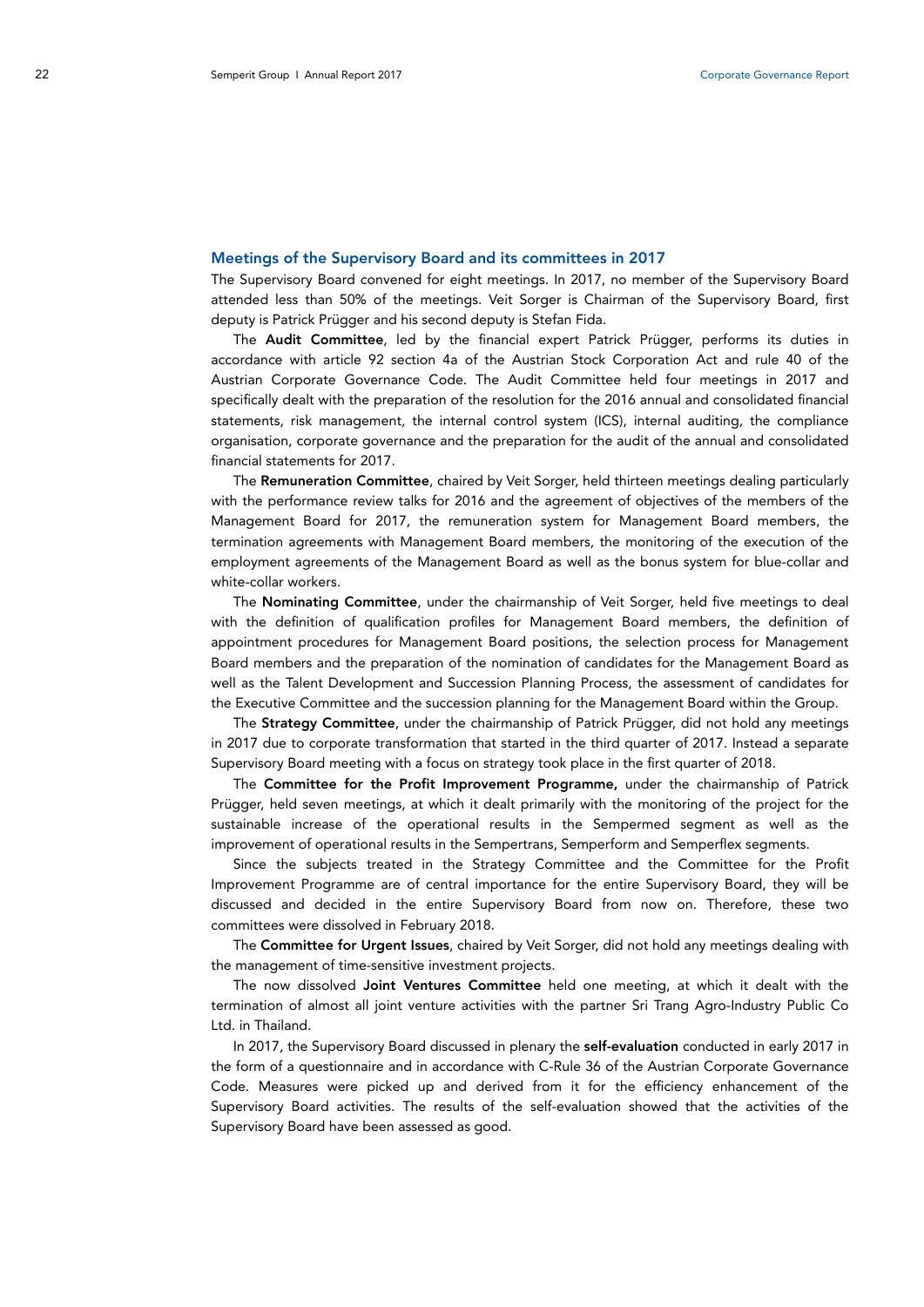# Corporate bodies of Semperit AG Holding: Supervisory Board

### Composition of the Supervisory Board 4)

|                                                    |       | Year<br>of birth | First<br>appointed | End of current<br>term of office <sup>1)</sup>                                | Supervisory board position in other<br>listed companies <sup>4)</sup>                                                                                                                     |
|----------------------------------------------------|-------|------------------|--------------------|-------------------------------------------------------------------------------|-------------------------------------------------------------------------------------------------------------------------------------------------------------------------------------------|
| <b>Shareholder</b><br>representative               |       |                  |                    |                                                                               |                                                                                                                                                                                           |
| Veit Sorger<br>Chairman                            | 2) 3) | 1942             | 26/05/2004         | Resigns the mandate on<br>25/04/2018 (Date of Annual<br>General Meeting)      | Lenzing AG (Deputy Chairman)                                                                                                                                                              |
| Patrick Prügger<br><b>First Deputy</b><br>Chairman | 2)    | 1975             | 14/04/2011         | Resigns the mandate on<br>25/04/2018 (Date of Annual<br>General Meeting)      | Lenzing AG,<br><b>AMAG Austria Metall AG</b>                                                                                                                                              |
| Stefan Fida<br>Second Deputy<br>Chairman           | 2)    | 1979             | 29/04/2014         | Until the Annual General<br>Meeting resolving upon the<br>2020 financial year |                                                                                                                                                                                           |
| Klaus Erkes<br>Member                              | 2) 3) | 1958             | 23/05/2017         | Until the Annual General<br>Meeting resolving upon the<br>2019 financial year |                                                                                                                                                                                           |
| Walter Koppensteiner<br>Member                     | 2) 3) | 1959             | 23/04/2012         | Until the Annual General<br>Meeting resolving upon the<br>2018 financial year | $\equiv$                                                                                                                                                                                  |
| Petra Preining<br>Member                           | 2)    | 1973             | 23/05/2017         | Until the Annual General<br>Meeting resolving upon the<br>2019 financial year |                                                                                                                                                                                           |
| Astrid Skala-Kuhmann<br>Member                     | 2)    | 1953             | 29/04/2014         | Until the Annual General<br>Meeting resolving upon the<br>2020 financial year | Lenzing AG                                                                                                                                                                                |
| Felix Strohbichler<br>Member                       | 2) 3) | 1974             | 28/05/2015         | Resigns the mandate on<br>25/04/2018 (Date of Annual<br>General Meeting)      | Lenzing AG (Deputy Chairman)                                                                                                                                                              |
| <b>Employee</b><br>representative                  |       |                  |                    |                                                                               | Works council function                                                                                                                                                                    |
| Sigrid Haipl                                       |       | 1960             | 26/03/2012         |                                                                               | Member of the Central Works Council of<br>Semperit AG Holding, Member of the<br>European Works Council, Chair of the Works<br>Council - White-collar workers, Vienna                      |
| Michaela Jagschitz                                 |       | 1961             | 29/04/2014         | $\overline{\phantom{0}}$                                                      | Deputy Chairman of the Works Council -<br>White-collar workers, Wimpassing                                                                                                                |
| Markus Stocker                                     |       | 1979             | 01/01/2017         | $\overline{a}$                                                                | Chairman of the Central Works Council of<br>Semperit AG Holding, Deputy Chairman of<br>the European Works Council, Chairman of the<br>Works Council - White-collar workers,<br>Wimpassing |
| Michael Schwiegelhofer                             |       | 1975             | 08/03/2017         |                                                                               | Deputy Chairman of the Central Works<br>Council of Semperit AG Holding, Chairman of<br>the Works Council - Blue-collar workers,<br>Wimpassing                                             |

<sup>1)</sup> Pursuant to the Articles of Association, one fifth of the members of the Supervisory Board automatically leave their positions every year at the<br><sup>21</sup> Have declared their independence vis-à-vis the Supervisory Board in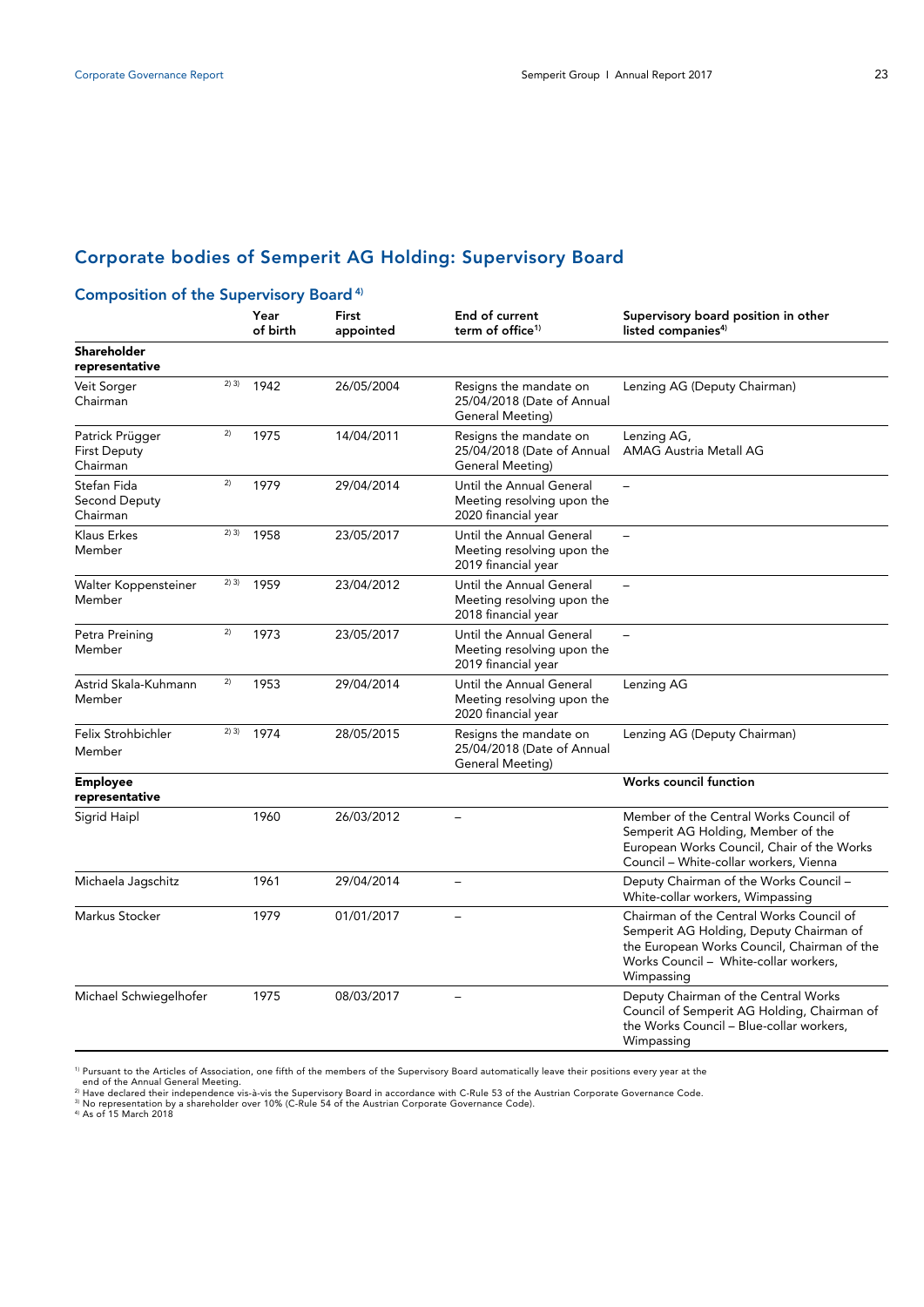### Resigned members of the Supervisory Board

|                                | Year of birth | First appointed to the<br><b>Supervisory Board</b> | End of term of<br>current office      |
|--------------------------------|---------------|----------------------------------------------------|---------------------------------------|
| Shareholder representative     |               |                                                    |                                       |
| Stephan B. Tanda<br>Member     | 1965          | 26/04/2016                                         | Resigned the mandate on<br>01/02/2017 |
| Andreas Schmidradner<br>Member | 1961          | 20/05/2008                                         | Resigned the mandate on<br>23/05/2017 |
| <b>Employee representative</b> |               |                                                    |                                       |
| Karl Voitl                     | 1966          | 20/03/2015                                         | Until 08/03/2017                      |

### Guidelines for the independence of Supervisory Board members

A member of the Supervisory Board shall be deemed independent if he/she has no business or personal relations with the company or its Management Board that would constitute a material conflict of interest and could thus influence the member's behaviour.

In evaluating the independence of a Supervisory Board member, the Supervisory Board uses the following guidelines, which correspond to those contained in Appendix 1 of the January 2015 version of the Austrian Corporate Governance Code:

- The Supervisory Board member shall not have been a member of the Management Board or a managing employee of the company or one of its subsidiaries in the past five years.
- The Supervisory Board member shall not maintain or have maintained in the past year any business relations with the company or one of its subsidiaries to an extent of significance for the Supervisory Board member.

This shall also apply to business relationships with companies in which the Supervisory Board member has a considerable economic interest, but not for exercising functions in the bodies of the group. According to L-Rule 48, the approval of individual transactions by the Supervisory Board does not automatically mean that the person is qualified as not independent.

- The Supervisory Board member shall not have been the auditor of the company or have owned a share in the auditing company or have worked there as an employee in the past three years.
- The Supervisory Board member shall not be a member of the Management Board of another company in which a Management Board member of the company is a Supervisory Board member.
- The Supervisory Board member shall not serve on the Supervisory Board for more than 15 years. This limitation does not apply to Supervisory Board members who are shareholders with a direct investment in the company or who represent the interests of such a shareholder.
- The Supervisory Board member shall not be a close relative (direct offspring, spouses, life partners, parents, uncles, aunts, siblings, nieces, nephews) of a Management Board member or of persons having one of the aforementioned relations.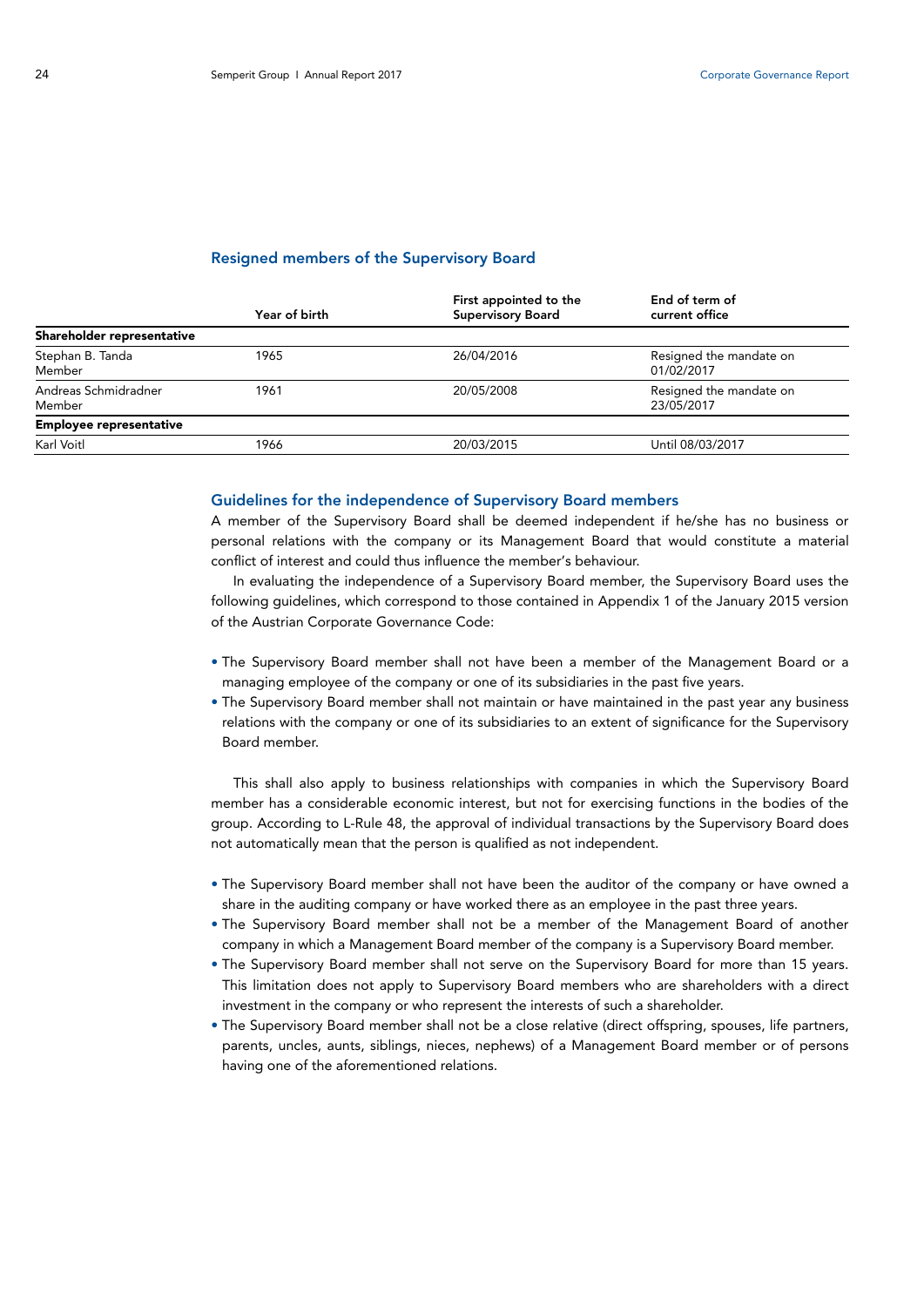### Composition of the Committees of the Supervisory Board 1)

| Committee                     | <b>Members</b>                               |  |  |  |
|-------------------------------|----------------------------------------------|--|--|--|
| Audit Committee               | Patrick Prügger (Chairman, financial expert) |  |  |  |
|                               | Petra Preining                               |  |  |  |
|                               | Veit Sorger                                  |  |  |  |
|                               | Markus Stocker                               |  |  |  |
|                               | Michael Schwiegelhofer                       |  |  |  |
| <b>Remuneration Committee</b> | Veit Sorger (Chairman)                       |  |  |  |
|                               | Stefan Fida                                  |  |  |  |
|                               | Patrick Prügger                              |  |  |  |
|                               | Markus Stocker                               |  |  |  |
|                               | Sigrid Haipl                                 |  |  |  |
| Nominating Committee          | Veit Sorger (Chairman)                       |  |  |  |
|                               | Stefan Fida                                  |  |  |  |
|                               | Patrick Prügger                              |  |  |  |
|                               | Sigrid Haipl                                 |  |  |  |
|                               | Markus Stocker                               |  |  |  |
| Committee for Urgent Issues   | Veit Sorger (Chairman)                       |  |  |  |
|                               | Patrick Prügger                              |  |  |  |
|                               | Markus Stocker, since 01/01/2017             |  |  |  |
|                               |                                              |  |  |  |

1) As of 15 March 2018

# Remuneration of the Supervisory Board

On 23 May 2017, the Annual General Meeting approved the remuneration structure for the members of the Supervisory Board for 2016. A Directors and Officers (D&O) insurance has been taken out for the members of the Supervisory Board; the company bears the related costs.

### Remuneration paid in the 2017 financial year for 2016 to shareholder representatives in the Supervisory Board<sup>1)</sup>

| in EUR                                               | <b>Base</b><br>remuneration | <b>Remuneration for</b><br>membership of<br>the committee | Attendance fee | Total   |
|------------------------------------------------------|-----------------------------|-----------------------------------------------------------|----------------|---------|
| Veit Sorger, Chairman                                | 50,000                      | 43,750                                                    | 20,000         | 113,750 |
| Felix Strohbichler, Deputy Chairman <sup>2)</sup>    | 35,000                      | 48,750                                                    | 21,000         | 104,750 |
| Patrick Prügger, first Deputy Chairman <sup>3)</sup> | 20,000                      | 30,000                                                    | 12,000         | 62,000  |
| Stefan Fida, second Deputy Chairman <sup>4)</sup>    | 20,000                      | 15,000                                                    | 14,000         | 49,000  |
| Walter Koppensteiner                                 | 20,000                      | 7,083                                                     | 12,000         | 39,083  |
| Andreas Schmidradner <sup>5)</sup>                   | 20,000                      | 20,417                                                    | 18,000         | 58,417  |
| Astrid Skala-Kuhmann                                 | 20,000                      | 5,000                                                     | 8,000          | 33,000  |
| Stephan B. Tanda <sup>6)</sup>                       | 13,333                      | $\mathbf 0$                                               | 4,000          | 17,333  |
| Ingrid Wesseln <sup>7)</sup>                         | 6,667                       | 1,666                                                     | 3,000          | 11,333  |
| <b>Total</b>                                         | 205,000                     | 171,667                                                   | 112,000        | 488,667 |

<sup>1)</sup> Employee representatives receive no remuneration.<br><sup>2)</sup> Deputy Chairman until 23/05/2017<br><sup>3)</sup> First Deputy Chairman since 23/05/2017<br><sup>4)</sup> Second Deputy Chairman since 23/05/2017<br><sup>5)</sup> Member until 23/05/2016<br><sup>6)</sup> Membe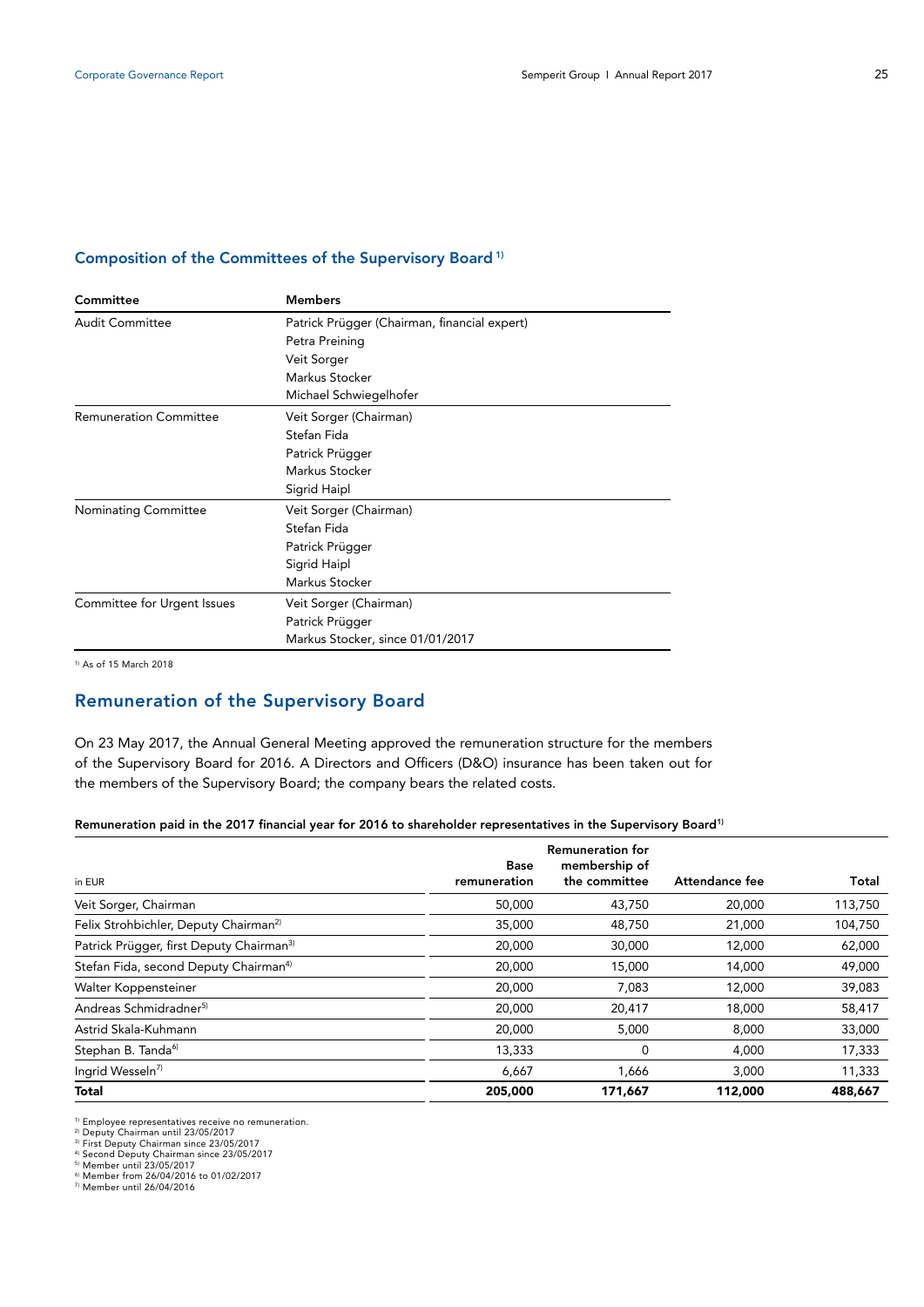### Managers' transactions

Transactions with shares or debt instruments of the company or related derivatives respectively financial instruments carried out by members of the Management Board or the Supervisory Board are published in accordance with Article 19 of the Market Abuse Regulation: http://issuerinfo.oekb.at/startpage.html.

### Equal opportunities and diversity

Respect, diversity and inclusion are integral and indispensable elements of the corporate culture of Semperit AG Holding and are always considered when recruiting people for functions. When proposals are made to the Annual General Meeting for filling Supervisory Board mandates and nominating Management Board members, special importance is attached to a professional and diversity-related balance, because it contributes significantly to professionalism and efficiency in the work of the Supervisory and Management Boards. In addition to professional and personal qualifications, aspects such as the age structure, origin, sex, education and background experience are integrated. A written diversity concept was agreed on 1 February 2018. Already since May 2017, the Supervisory Board of Semperit AG Holding has met the women's quota of 30%, which is legally required as of 2018.

# Advancement of women

Semperit is committed to equal opportunities for all employees – regardless of age, gender, nationality, religion, skin colour or sexual orientation. It is the abilities and potentials within people that count. Using flexible work models such as flexitime and part-time work, as well as special parental part-time arrangements, the group aims at continuously increasing the proportion of female employees. As a traditional industrial company with a technical focus, the share of women in Austria and Group-wide was somewhat more than 20% at the end of 2017. The share of female employees amounted to around 25% throughout Europe. The share of women in the Supervisory Board was one third at the end of 2017. There were no women in the Management Board. Overall, the share of women in management (Management Board, Executive Committee, Management Forum, department heads) was around 10%.

### Issuer compliance directive

In order to implement and ensure compliance with all relevant stock exchange regulations, Semperit has issued its own Issuer Compliance Policy designed to prevent the misuse or dissemination of insider information. Compliance is monitored and administered by a specially designated Issuer Compliance Officer who reports directly to the Management Board.

# Code of Conduct

Beyond stock exchange compliance, Semperit Group has a compliance organisation that covers all corporate units. A Group Compliance Officer receives support in fulfilling his responsibilities from compliance officers working in the larger subsidiaries of the Semperit Group. The Group Compliance Officer reports any incidents to the Compliance Committee and the Management Board.

The Code of Conduct applies to all employees and managers and is available in several languages. Its most important objectives are to avoid corruption, money laundering, human rights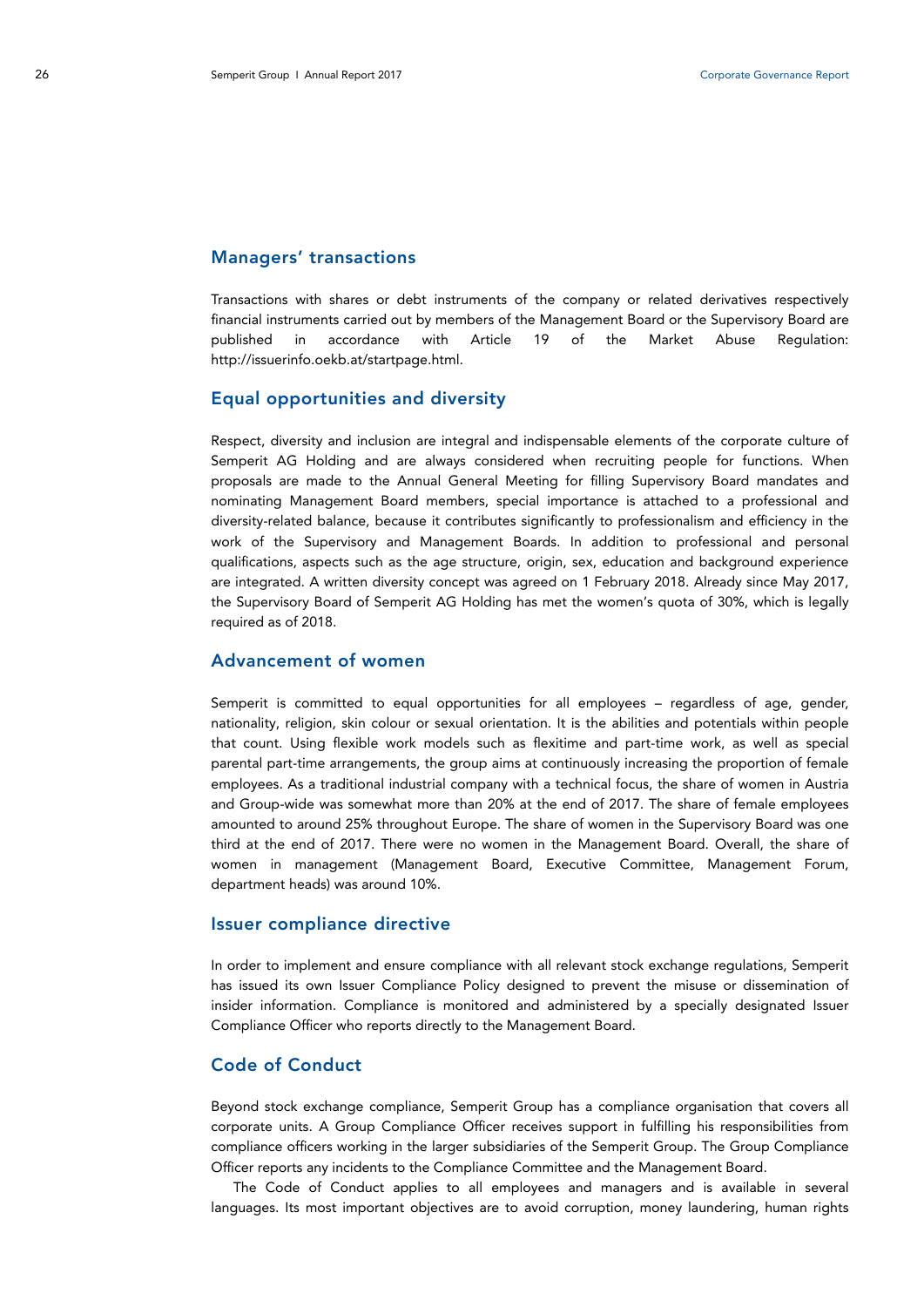violations and insider trading. In addition, it deals with aspects of data protection, export restrictions and the protection of the interests of all stakeholders. These requirements for behaviour are further specified in thematic compliance guidelines that are available to all employees on the Intranet. Employees receive an in-depth and practical training on the matters referred to in the Code of Conduct. In addition, the relevant employees are regularly updated about current issues, or when appropriate. The Code of Conduct can be viewed at the following website: www.semperitgroup.com/en/about-us/compliance/.

In order to support the above-mentioned targets of the Code of Conduct, the information hotline "SemperLine" was set up in January 2018 after obtaining the necessary authorisations for data protection. Employees as well as external people are welcome to report significant infringements of the Code of Conduct: www.semperitgroup.com/en/about-us/compliance/semperline/.

### Risk Management & Assurance

The Group Risk Management & Assurance department assumes the central coordination, moderation and monitoring of the structured risk management process for the group as a whole. Relevant risks are prioritised from various perspectives and later their effects and probability of occurrence are assessed. The bottom-up identification and prioritisation process is supported by workshops with the management of the respective Semperit company. This top-down element ensures that potential new risks are put up for discussion on management level and are included in reporting afterwards in case of relevance. These risks are discussed and coordinated with the managing directors of the segments (topdown). Individual reports are made immediately after visiting the respective Semperit company. At least once a year, an extensive risk report is made on individual risks including aggregation to the Audit Committee and the Supervisory Board. The regular reporting process is complemented by an ad-hoc reporting process to escalate critical issues in time.

Ernst & Young Wirtschaftsprüfungsgesellschaft m.b.H. has audited and confirmed the effectiveness of Semperit's risk management system for 2017 according to the C-Rule 83 of the Corporate Governance Code.

The purpose of the internal control system of Semperit is to ensure the effectiveness and efficiency of business operations, the reliability of financial reporting, and adherence to applicable laws and regulations. It also supports the early recognition and monitoring of risks from inadequate monitoring systems and fraudulent actions and is revised and expanded on an ongoing basis by the Risk Management & Assurance department together with the relevant specialist departments. The management of the respective business units is responsible for the implementation and monitoring of the ICS and the risk management system. Cross-sectoral, group-wide standards and regulations are determined by the Management Board of Semperit AG Holding. Follow-up audits are undertaken at the various locations to ensure a sustainable implementation of the standards and regulations.